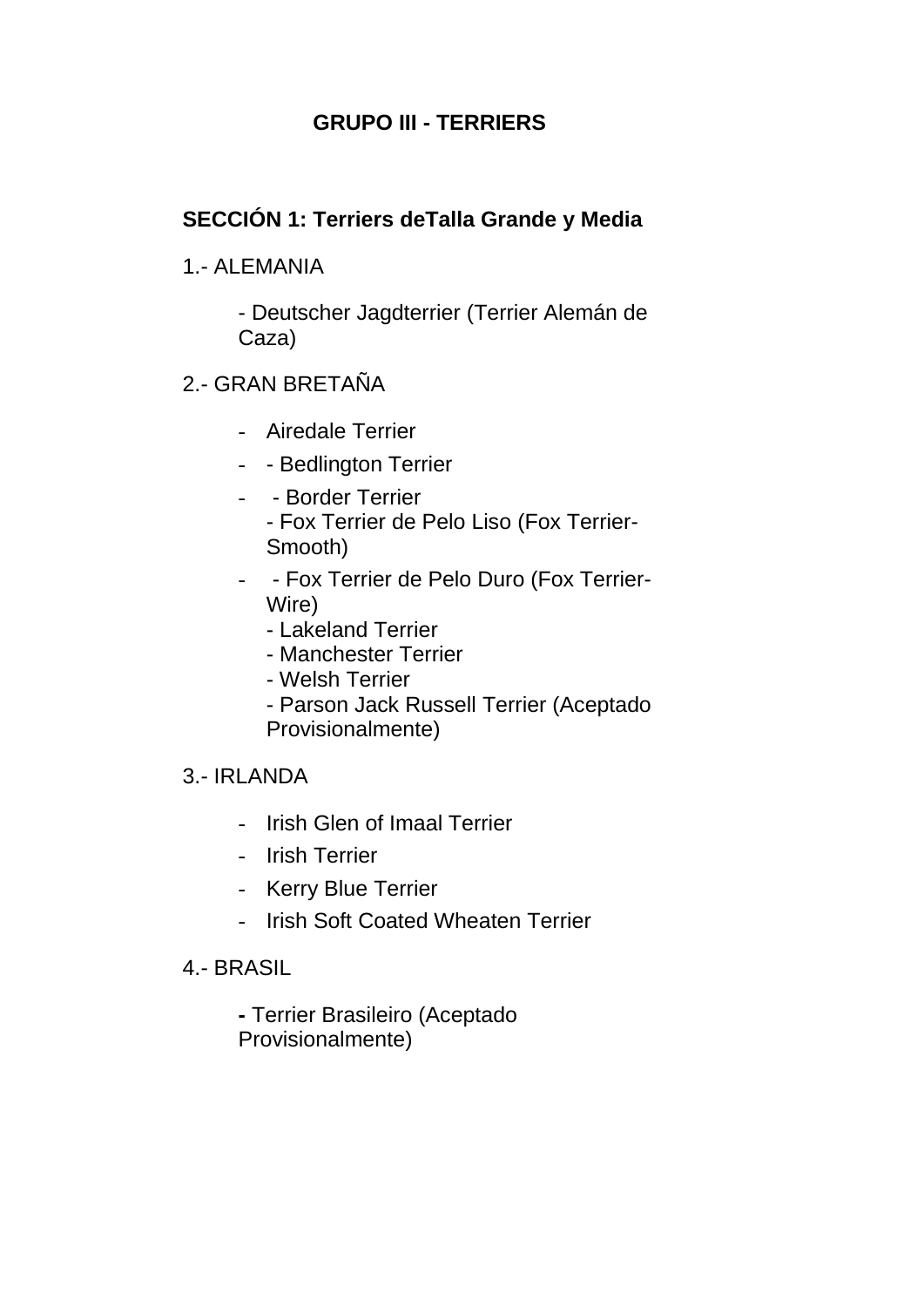## **SECCIÓN 2: Terriers de Talla Pequeña**

## 1.- AUSTRALIA

- Australian Terrier

## 2.- GRAN BRETAÑA

- Cairn Terrier
- Dandie Dinmont Terrier
- Jack Russel Terrier (Aceptado

Provisionalmente)

- Norfolk Terrier
- Norwich Terrier
- Scottish Terrier
- Sealyham Terrier
- Skye Terrier
- West Highland White Terrier
- 3.JAPON
	- Terrier Japonés (Nihon Teria)
- 4.REPUBLICA CHECA
	- Cesky Terrier (Terrier Tcheque)

## **SECCIÓN 3: Terriers de Tipo Bull**

- 1.- GRAN BRETAÑA
	- Bull Terrier (English Bull Terrier)
	- Talla Normal
	- Miniatura
		- **-** Staffordshire Bull Terrier

#### 2.- U.S.A.

- American Staffordshire Terrier